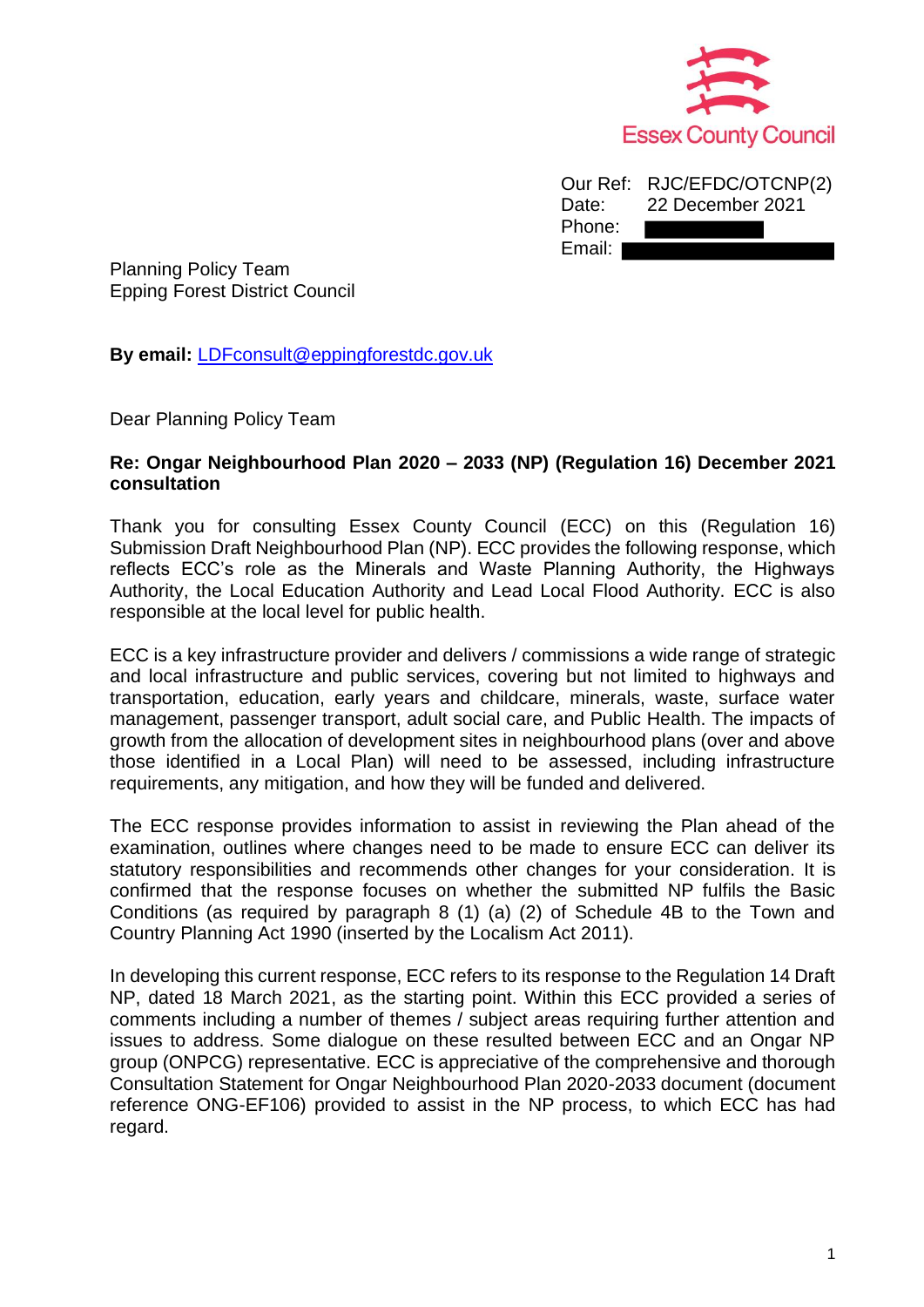

### **Essex County Council's Neighbourhood Planning Guide (September 2019)**

In its response to the Regulation 14 NP, ECC referred to this information guide that explains the main County Council services that may need to be considered when carrying out neighbourhood planning. It also provides weblinks to relevant ECC policy guidance.

This Guide provides the following information on each theme:

- The relevant service or function within ECC and their responsibilities
- Relevance to neighbourhood planning
- The key documents produced by ECC to be considered when a Neighbourhood Plan is being prepared, and weblinks to those documents.

<https://www.essex.gov.uk/planning-advice-guidance/neighbourhood-planning-advice> Please note that this guide is being signposted again for future reference within NP development and review purposes.

### **Requirements of Neighbourhood Plans and Links to emerging Epping Forest Local Plan (2011-2033)**

The National Planning Policy Framework (NPPF) 2019 makes it clear that *'the NPPF must be taken into account in preparing the development plan'*. The NPPF also states (at paragraph 13) that:

*'*The application of the presumption has implications for the way communities engage in neighbourhood planning. Neighbourhood plans should support the delivery of strategic policies contained in local plans or spatial development strategies; and should shape and direct development that is outside of these strategic policies.'

Conformity of the Ongar NP with the strategic policies of the EFDC Local Plan is primarily a matter for EFDC to consider and assess in detail.

The following section of the current ECC response provides comments by each section of the Submission Draft NP document in turn.

### Section 1.1 or Section 2

Minerals Local Plan (MLP), Waste Local Plan (WLP) and Minerals and Waste Consultation Areas.

ECC notes that minor changes have been changed in this regard, in the form of a new footnote. In the interests of assisting users of the NP it is recommended that a clearer and fuller explanation is porovided, as detailed below.

*'The Minerals and Waste Planning Authority expects appropriate reference to be made to the MLP and WLP as part of the description of the Development Plan in the Neighbourhood Plan's introduction. Suggested wording is as follows:*

### *"Essex County Council is the Minerals and Waste Authority for the Neighbourhood Plan Area and is responsible for the production of mineral and waste local plans.*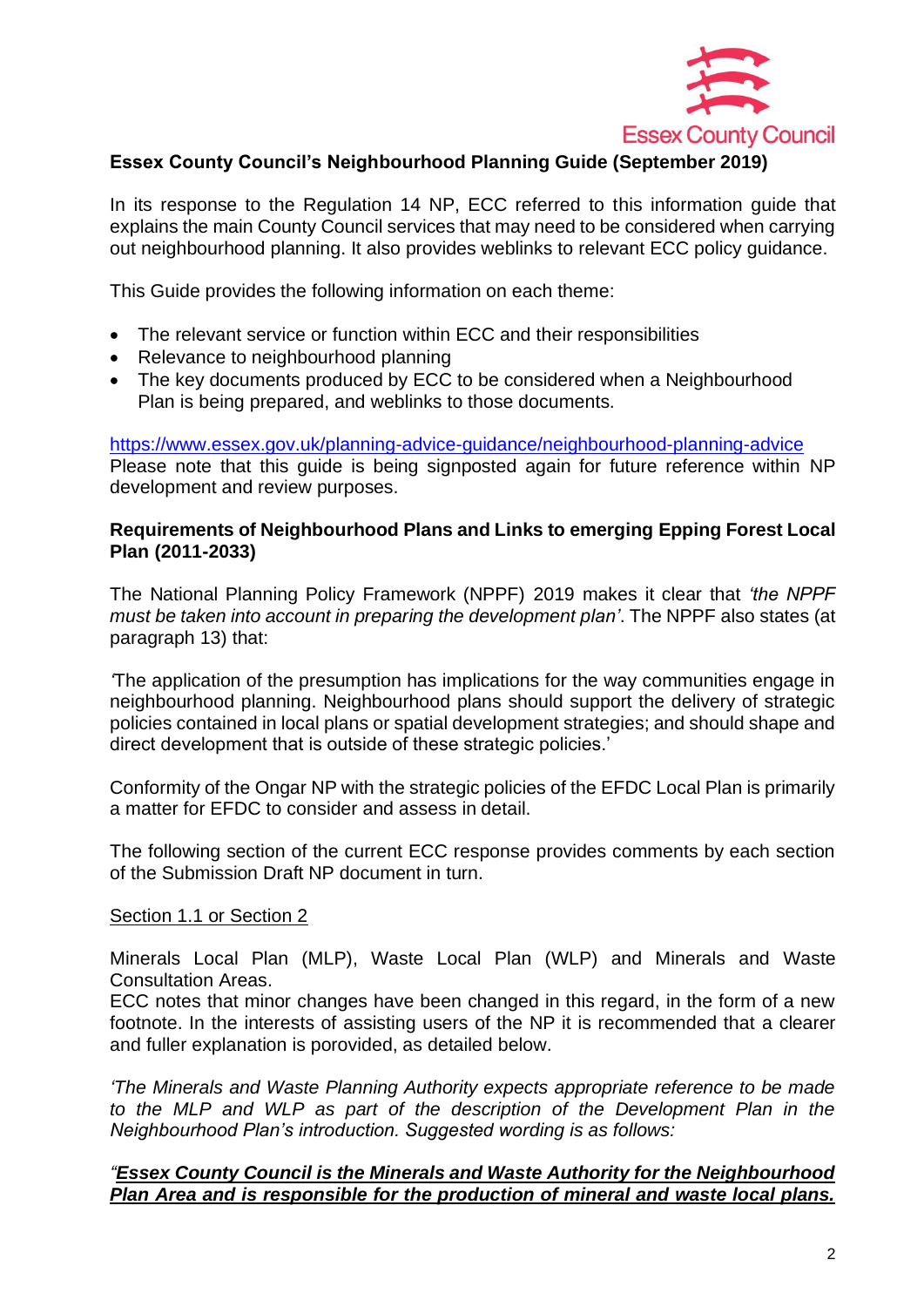

*The Development Plan in Ongar therefore also comprises the Essex Minerals Local Plan 2014 (MLP) and the Essex and Southend-on-Sea Waste Local Plan 2017 (WLP). These plans set out the policy framework within which minerals and waste planning applications are assessed. They also contain policies which safeguard known mineral bearing land from sterilisation, and existing, permitted and allocated mineral and waste infrastructure from proximal development which may compromise their operation.*

### Minerals Consultation Area

ECC refers to its previous advice about part of the NP area lying within a Minerals Safeguarding Area (MSA) and that it would help users of the NP by including a map of these land areas subject specifically to the MSA policies of the MLP – please refer to the following text extract from ECC's previous comments.

*'Although Neighbourhood Plans should not seek to establish policy for minerals and waste land uses, they should include context on such matters, as relevant to the area. It is recommended that such recognition is given to the adopted MLP and WLP as part of paragraph 1.1 or further supporting paragraphs. Some areas of the Plan Area lie within a Minerals Safeguarding Area (MSA) and should be referenced in the planning context section.*

*The following additional text should be included and has been incorporated into many other neighbourhood plans that have been 'made' in Essex:*

*'These plans set out the policy framework within which minerals and waste planning applications are assessed. They also contain policies which safeguard known mineral bearing land from sterilisation, and existing, permitted and allocated mineral and waste infrastructure from proximal development which may compromise their operation.'*

### *Mineral Resources in the Plan Area*

In light of the fact that only some areas of the Neighbourhood Plan Area are within a *Minerals Safeguarding Area, the following wording should be added to the planning context section:*

*"Some areas of the Neighbourhood Plan Area in the South and West are within a Mineral Safeguarding Area due to the presence of sand and gravel deposits beneath the ground. These areas are subject to a mineral safeguarding policy (Policy S8 of the MLP), which seeks to prevent deposits being unnecessarily sterilised by non-mineral development. However, all housing allocations proposed in the Neighbourhood Plan are located outside of Mineral Safeguarding Areas and therefore there are no mineral safeguarding considerations."*

### *Waste Consultatiion Area*

*In light of the fact that part of the Neighbourhood Plan Area is within a Waste Consultation Area, the following wording should be added to the planning context section:*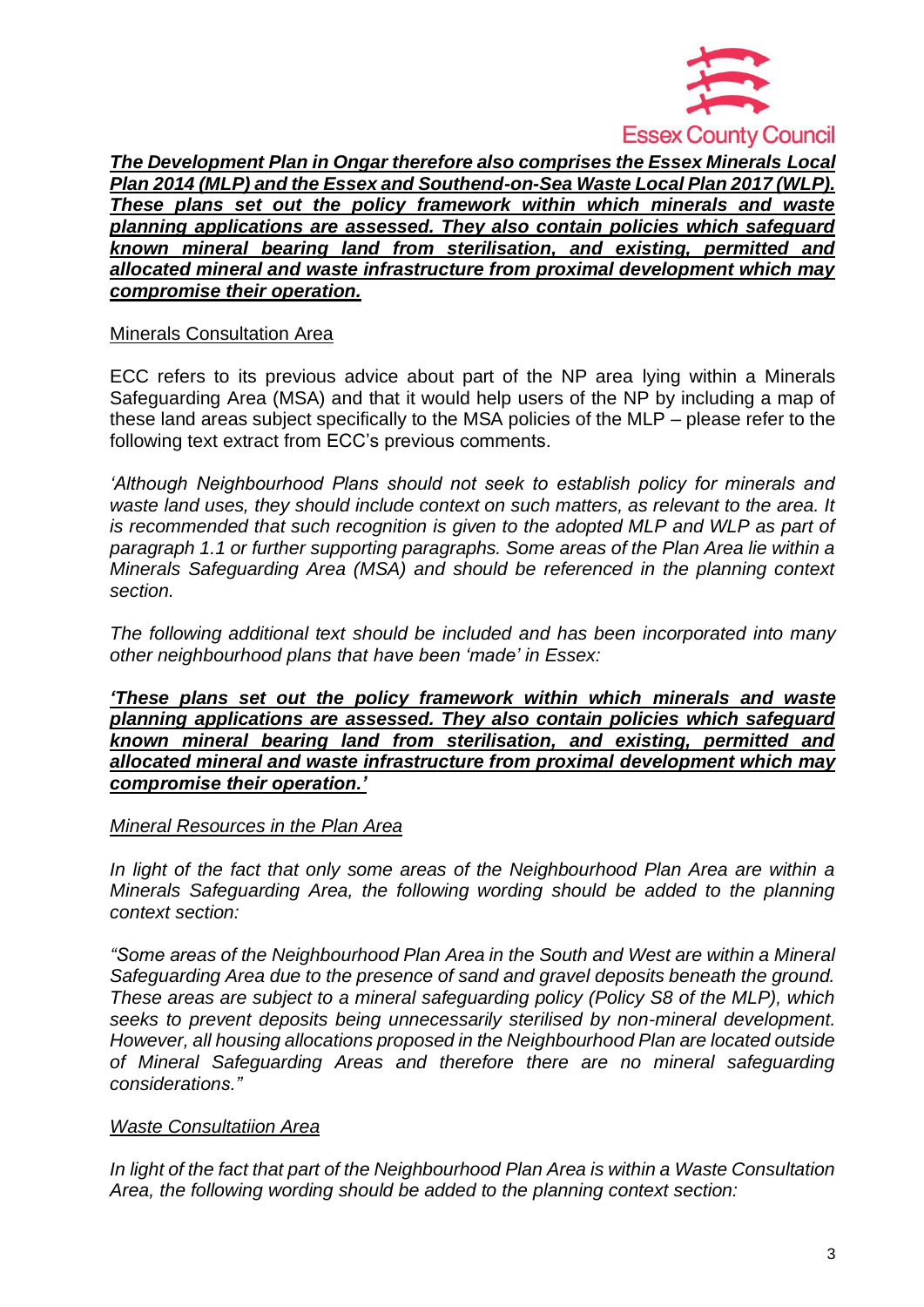

*"Some areas of the Neighbourhood Plan Area in the South are within a Waste Consultation Area due to the location of the Waste Transfer Station and the Aggregate Recycling Centre.* 

*Where applications of a nature not specifically excluded by Policy 2 of the WLP are submitted for determination by Epping Forest District Council, the MWPA is required to be a consultee. The MWPA will likely object to applications until it is satisfied that the development will not cause operational constraints on the existing waste management facility."*

ECC maintains that including a map (as provided by ECC) to make this clear would be of value to users of the NP.

#### Section 8.4 Transport and Movement

ECC in its role as the highway and transportation authority, commented previously that this part of the NP, particularly Policy ONG-CT3, required further consideration as the approach was car reliant, would perpetuate private car reliance in future and was therefore unsustainable. In this regard ECC accepts that Policy T 1 (part B in particular) of the submitted EFDC Local Plan (under examination) might reasonably be expected to provide strategic policy in this regard (subject to successful adoption of this Local Plan). Policy T 1 (as a strategic planning policy) is being relied upon for the purposes of the NP as the key transport policy approach to address sustainable travel. Submission Draft NP Policy ONG-CT3 still adds little content or requirementas of value to this policy approach.

In order for the NP to support delivery of this strategic policy approach, ECC considers that the NP needs to focus on where it is able to exercise effective influence in this matter in a bespoke, locally targetted way. In this regard, it is considered necessary to help ensure that the NP meets the basic conditions in respect of the second condition – to contribute to the achievement of sustainable development. In this regard, ECC welcomes the preparation and contribution of the supporting (Appendix) document for the NP entitlied 'Appendix – Projects and Actions ~ August 2021'. As stated previously (in ECC's response to the regulation 14 NP) the NP needs to ensure that sufficient attention is given towards public transport and the role that this may play for the parish area within sustainable travel. On this point, matters have moved on significantly since the earlier (regulation 14) NP draft, as the Government's national bus strategy, 'Bus Back Better', was published on 15 March 2021. It makes clear that better bus services are seen as a key part of the Government's 'levelling up' agenda by improving public transport outside London. ECC has agreed its response to this and published its Bus Service Improvement Plan 2021 – 2026 (BSIP). ECC therefore welcomes the following reference in the NP's Appendix document setting out its planned projects and actions:

### '2.3 Improved public transport

• Encourage the expansion of transport services4, including within the parish to link Chipping Ongar Town Centre with Ongar Health Centre and the potential for additional commuter services to link Ongar to Epping Station by working with bus service providers and other local government authorities.'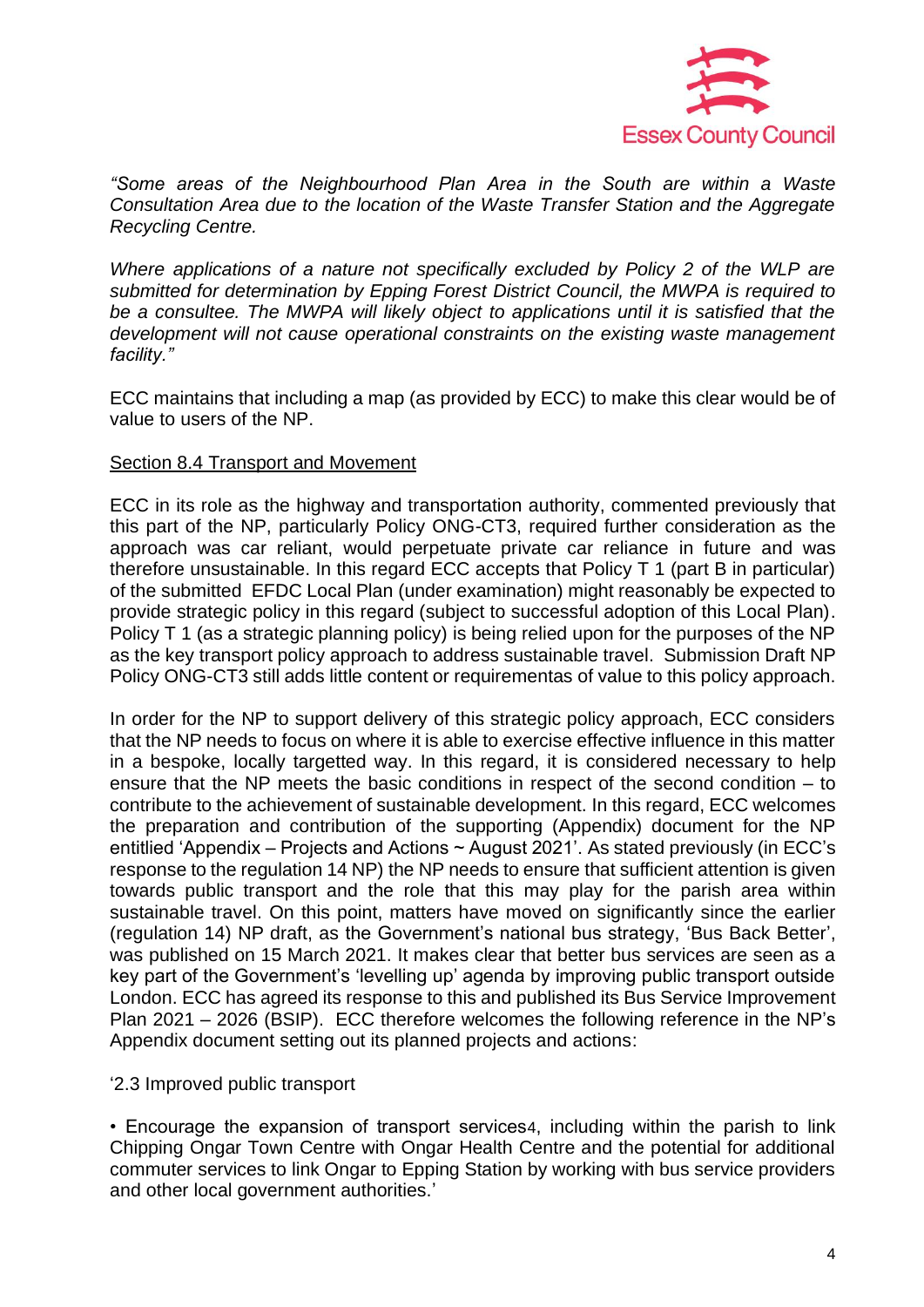

Within this context, ECC would welcome working with the NP group to explore these opportunities to review, promote, and improve public transport serving the parish area. More information is provided on the BSIP in the appendix to this response. ECC also recommends including a reference to the BSIP in the NP itself and in the Appendix on Projects and Actions, as a key strategy which relates to the NP and that may help to deliver its aims.

This programme document ('Appendix – Projects and Actions  $\sim$  August 2021') might be afforded additional value and weight through adding a reference to delivering this programme of actions within policy. Policy ONG-CT3 would be the appropriate means of including this reference.

In this context, ECC also recommends inclusion of references in the NP to the following:

1. A commitment to update the evidence base in respect of transport matters, in particular an updated assessment of key transport movements to and from other destinations to Ongar and within the parish

This would seek to enable a fuller analysis of transport movements to and from the parish (from surrounding areas) in respect of key attractors including the schools, health centre and for commercial / business / visitor purposes

- 2. A commitment to work in partnership with ECC, EFDC and other key partners / interests to develop a broader sustainable transport strategy that covers the parish (and beyond) as part of the wider EFDC district area
- 3. A commitment to work in partnership with ECC, EFDC and other key partners / interests to ecplore, promote and realise improvements to public transport within the context of the BSIP

This evidence and strategy should then inform the more detailed actions necessary to promote sustainable travel for these attractors from elsewhere and for local journeys within the parish to be made by active / sustainable modes wherever possible. These would also need to consider the role and contribution of public transport in future, as referenced within ECC's previous comments on the NP (dated 18 March 2021). This will serve to inform subsequent actions that extend beyond land use plans as such, working in partnership as outlined above. ECC considers that these changes may be incorporated within the NP without significant disruption to the NP preparation process and would help ensure the NP meets the basic conditions (in respect of contributing towards sustainable development).

### Summary of revisions recommended to NP:

- Addition of reference to the document currently set out as 'Appendix Projects and Actions ~ August 2021' within Policy ONG-CT3.
- Addition of references to commitments set out under 1, 2 and 3 above within the rationale to Policy ONG-CT3 under section 8.4. Those commitments would also need including within the Appendix document itself setting out the planned projects and actions for the NP.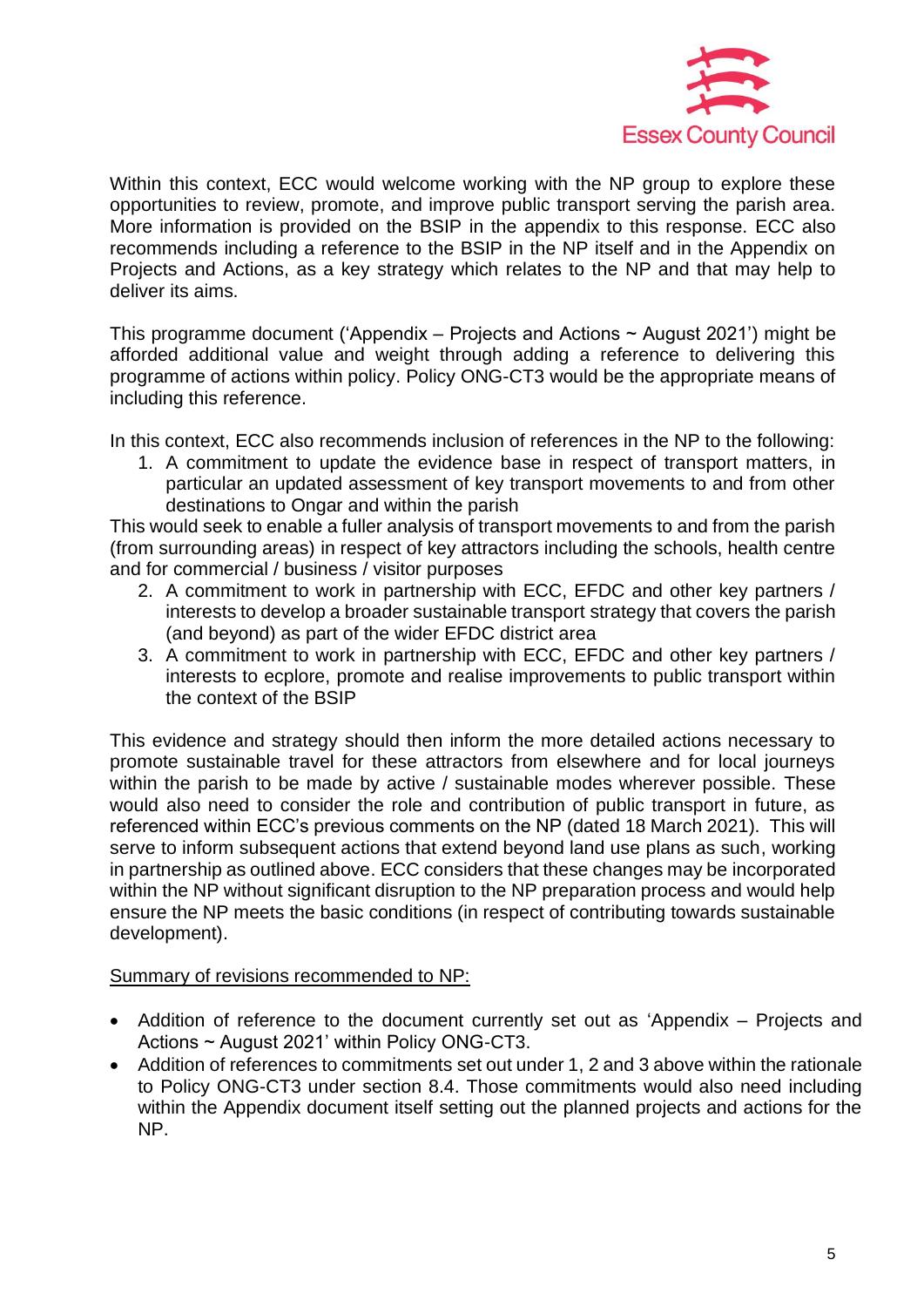### Suggested new policy (relating to elements of existing Policies ONG-ED4 and ONG-ED5)

The below text is reproduced from ECC's response to the earlier (regulation 14) NP Draft document in March 2021, since ECC maintains that changes in respct of these matters would be benefical in the interests of ensuring sustainable development, particularly given ECC is the Lead Local Flood Authority.

*'In the interests of setting out a comprehensive local policy approach towards key environmental / sustainability issues ECC would suggest that a separate policy is created for flood management and climate change.* 

*Neighbourhood planning provides an opportunity for communities to think about and plan for their long-term resilience, whether this is about water stress, heat stress, energy efficiency and/or flooding. Although flood risk is mentioned in Policy ONG-ED4 (Sustainable Design) overall, the plan does not include any considerations for flood mitigation or other measures to adapt and mitigate from a changing climate that would have an impact on the sustainability, resilience and integrity of the Neighbourhood area.*

*It is suggested that the subject matter for this might include:*

- *mitigating climate change:*
- *renewable energy,*
- *energy efficiency,*
- *sustainable transport,*
- *adapting to climate change:*
- *Flooding,*
- *extreme weather,*
- *green infrastructure & biodiversity*

*A separate policy could provide the detail to help manage the risk from flooding preferably through natural / sustainable methods, such as through open space design innovation that helps manage and store water, and by promoting the use of sustainable urban drainage systems. This will also provide multi-functional benefits, such as assisting with species migration building biodiversity resilience and to provide shading during higher temperatures.'*

*Consideration for Green Infrastructure planning can help the local community protect itself from the effects of climate change, whether through river restoration, wetland creation and tree planting. These improvements will reduce flood risk to homes, create high quality habitat for wildlife, improve air quality and provide an education and recreation resource. The planned improvements will also help to cool the air and provide clean water and shade.*

*The Essex Flood and Water Management team has worked on delivering successful natural flood management techniques from rain gardens in Basildon hospital to leaky dams in Thaxted watercourse in Uttlesford and the Kingsmoor area of Harlow. Please refer to the Essex SuDs Design Guide on this matter [https://www.essexdesignguide.co.uk/suds.](https://www.essexdesignguide.co.uk/suds) For other helpful examples of Sustainable Drainage Systems (SuDS) schemes visit here: [www.ciria.com/suds/case\\_studies.htm](http://www.ciria.com/suds/case_studies.htm) , such as Lamb Drove development, South Cambridgeshire which successfully showcased SuDS as a viable and attractive alternative to more conventional piped drainage systems.*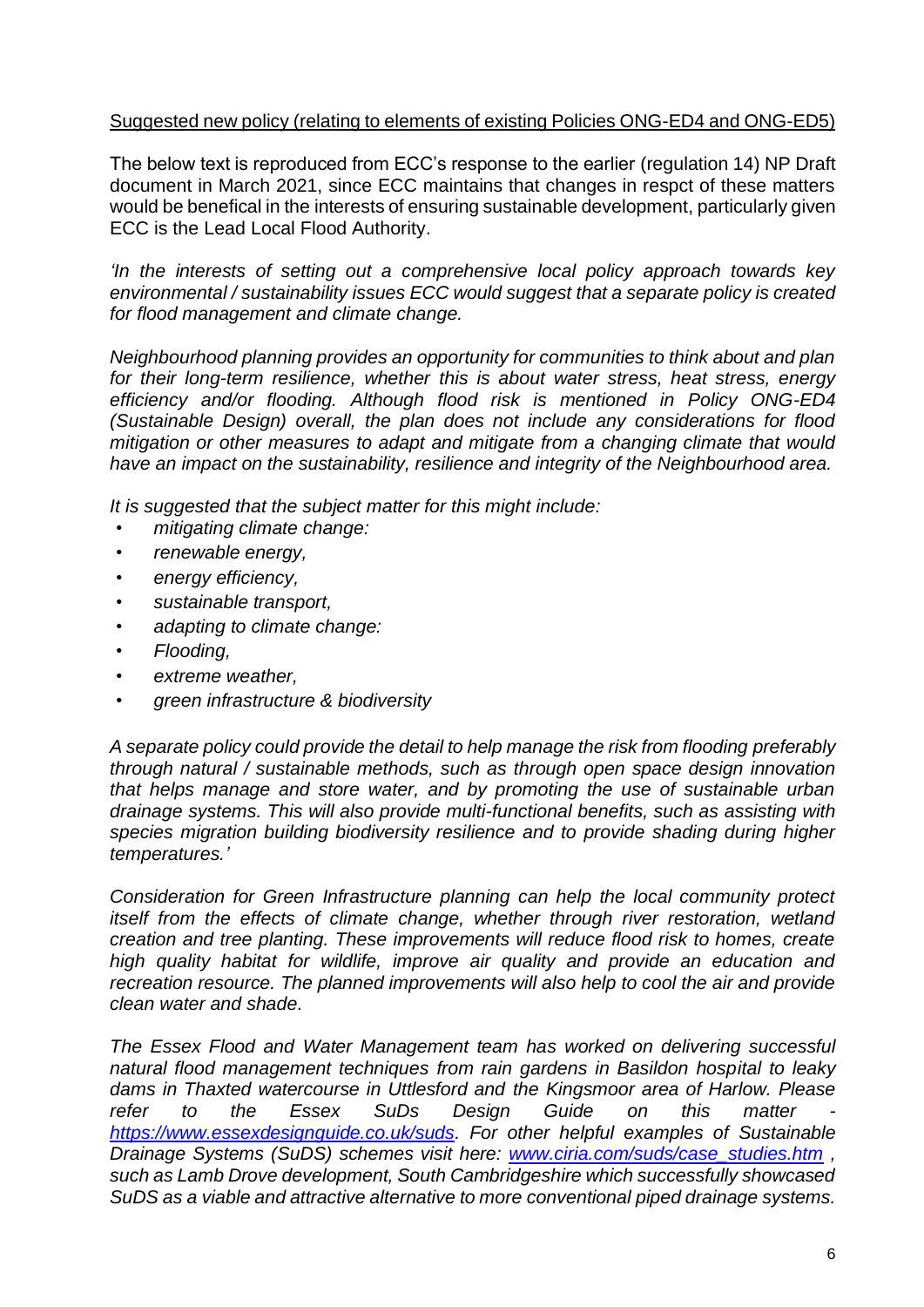*The SuDS measures included: water butts; permeable paving; a green roof; swales; detention basins; filter strips; and a retention pond. The scheme has reduced the impact of development on flood risk, improved water quality, enhanced landscape and improved biodiversity and ecology.'*

ECC suggests that the form of a new, broader climate change policy is for the NP group to determine. In relation to sustainable drainage, this is a more well established and technical matter for which ECC as LLFA suggests gooid practice policy wording for the NP. Content and possible wording for a new SUDs policy is accordingly provided in the appendix to this response.

### Renewable Energy

ECC also notes that the NP group has elected not to address renewable energy (or a local approach towards electric vehicles) as part of a local response to climate change for the Submission Draft NP. It is also noted that the emerging EFDC LP provides Policy DM 20 (Low Carbon and Renewable Energy) on this matter at a more strategic level. ECC acknowledges that tackling this matter through a local policy requires some expertise and work that has not been carried out by the NP group to date. Accordingly, the NP group proposes to defer this matter to a NP review in future times. ECC considers that there may be some merit in that approach if essential, although it would miss an opportunity to put in place a local response towards climate change on this important matter for the duration of this NP's lifespan (to 2033). Accordingly, an alternative propositiion has been provided in the form of an outline policy approch that the NP group might wish to consider, as per that outlined in the attached appendix to this ECC response.

ECC therefore refers to its earlier comments on this matter as follows, for the purposes of the NP examination process:

### *'Renewable Energy*

It is noted that the NP does not address this matter. On this, the NPPF states that it *recognises all communities have a responsibility "to contribute to energy generation from renewable or low carbon sources" and supports community-led initiatives.*

*This plan does not mention its stance on renewable energy for domestic and commercial developments, such as wind turbines, battery pods and community renewable heat initiative. Consideration might be given as to whether domestic solar panels would be the only renewable technology the local community wopuld support. There is much more to be explored and many different ways in which a community can benefit from renewable energy.*

*Smart energy tools and storage devices (battery pods) are beginning to emerge which help to manage energy within the home and within the local network to make better use of the energy we produce and use. These tools have potential to reduce the amount of energy used in homes or businesses and reduce fuel bills.* 

*A separate renewable policy would be a positive way of communicating the communities' position on renewable energy and the type of technologies that could be considered. The Neighbourhood Plan policies can provide and add detail to the policy on renewables*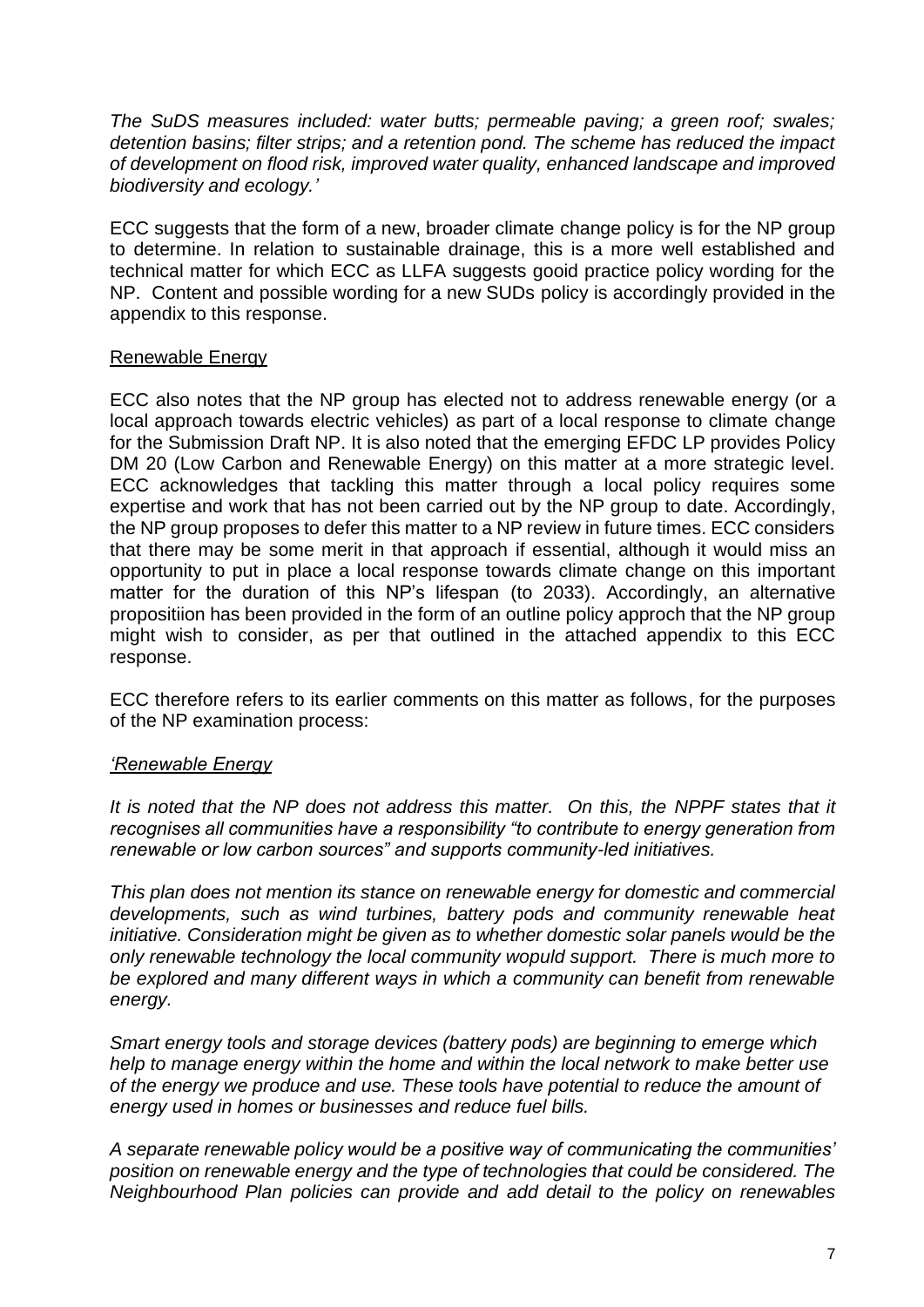*within the emerging EFDC Local Plan 2011 – 2033 (Policy DM 20). Please refer to Appendix 1 for suggested policy content / wording.*

### *Electric vehicles*

*It is suggested that the Parish Council should consider the provision for and promotion of electric vehicles through the NP, including a provision policy for electric vehicles (in line with adopted vehicle parking standards and/or the Essex Design Guide<sup>1</sup> ). The Essex Design Guide states the follow: "For housing developments with garages and/or dedicated off-street parking, each new dwelling should be fitted with a standard (3-7kW) charge point. For housing developments with no off-street parking, 10% of the unallocated parking bays should have an active charge point. A further 10% should have the necessary underlying infrastructure (passive) to enable quick, simple installation at a later date when there is sufficient demand."*

*'Active spaces' are those fully wired and connected, with ready to use, EV charging points*  at parking spaces. While passive provision requires the necessary underlying *infrastructure wiring (e.g. the capacity in the connection to the local electricity network and electricity distribution board, as well as cabling to parking spaces) to enable simple installation and activation of a charge point at a later date.*

*The installation of wiring (installed at the same time as the general wiring for any new dwelling e.g. utilities) can provide provision for external EV charging facilities. This will not only help to mitigate potential air pollution from the growth of cars, but will represent a measure of "future proofing" to meet the growing demand. Since Government is committed to ban the sale of new diesel and petrol vehicles from 2040 in UK a few car manufacturers have already announced they will only produce electric vehicles from 2019/20 onwards, such as Volvo and Jaguar/Land Rover. Currently just over 2% of all new car sales are either plug-in hybrid vehicles or pure electric vehicles. This figure is expected to be around 10% by 2025. The industry anticipates that by 2025 it will be cheaper to buy an EV than an internal combustion engine vehicle so at that point even without Government subsidies the share of EVs will continue to rise.'*

### **Concluding Comments**

ECC maintains that in the interests of ensuring the NP meets the basic condition of contributing towards ssutainable development, some revisions to the NP remain necessary in relation to its approach towards Transport, Sustainability and Climate Change. This would help to ensure that the NP contributes at local level towards progress in tackling climate change.

The overall approach and content of this response seeks to be as positive as possible in shaping and improving the NP. In particular, the themes of ECC's input aim to ensure the NP is in comformity with the overall Development Plan, consistent in itself and promotes / delivers sustainable development.

If you wish to discuss any of the above matters in further detail please contact me via the contact details provided above.

<sup>&</sup>lt;sup>1</sup> Essex Design Guide [www.essexdesignguide.co.uk](http://www.essexdesignguide.co.uk/)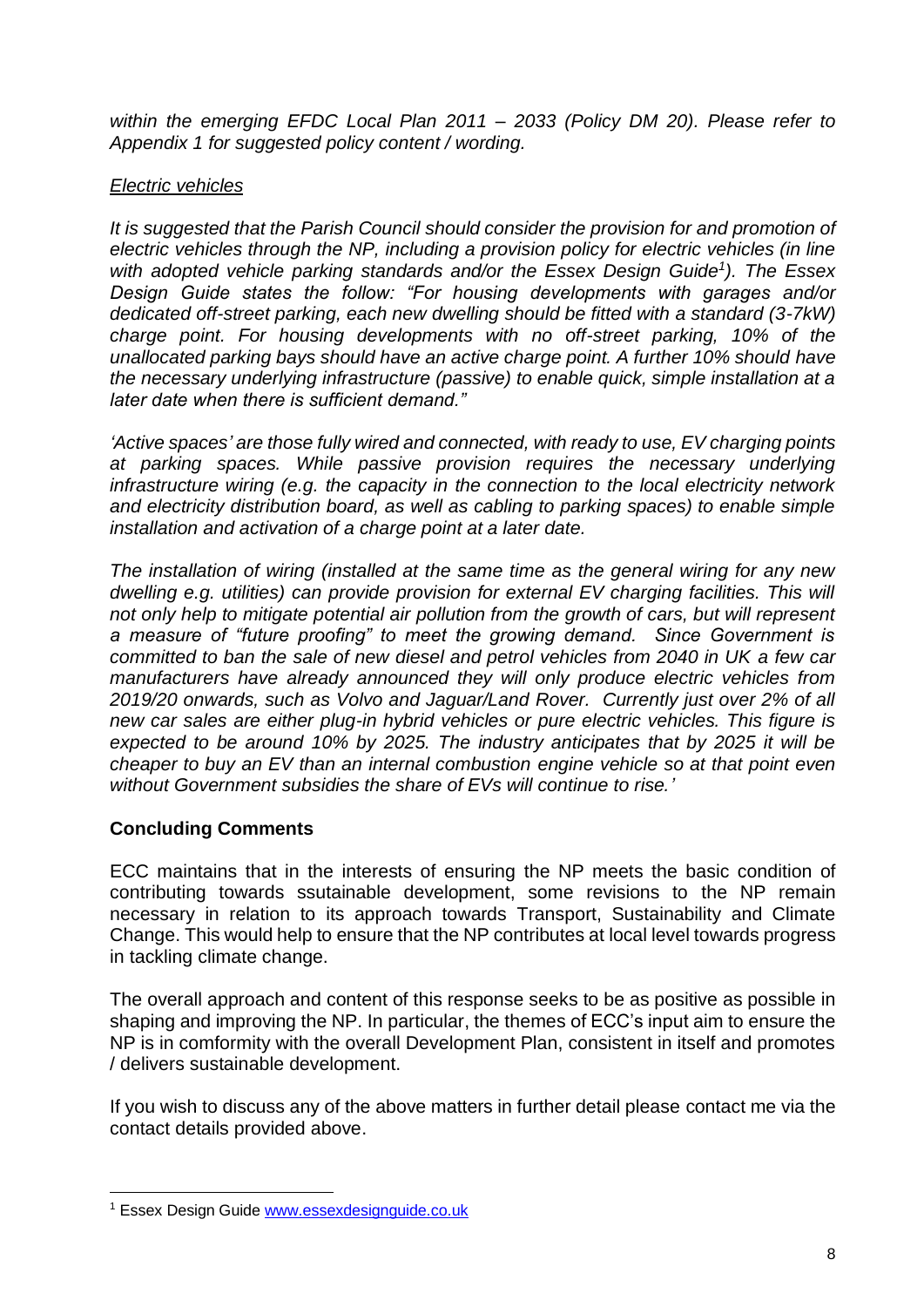# Yours faithfully

Rich Cooke Principal Planner (Spatial Planning), Planning Service

Essex County Council County Hall Market Road CHELMSFORD CM1 1QH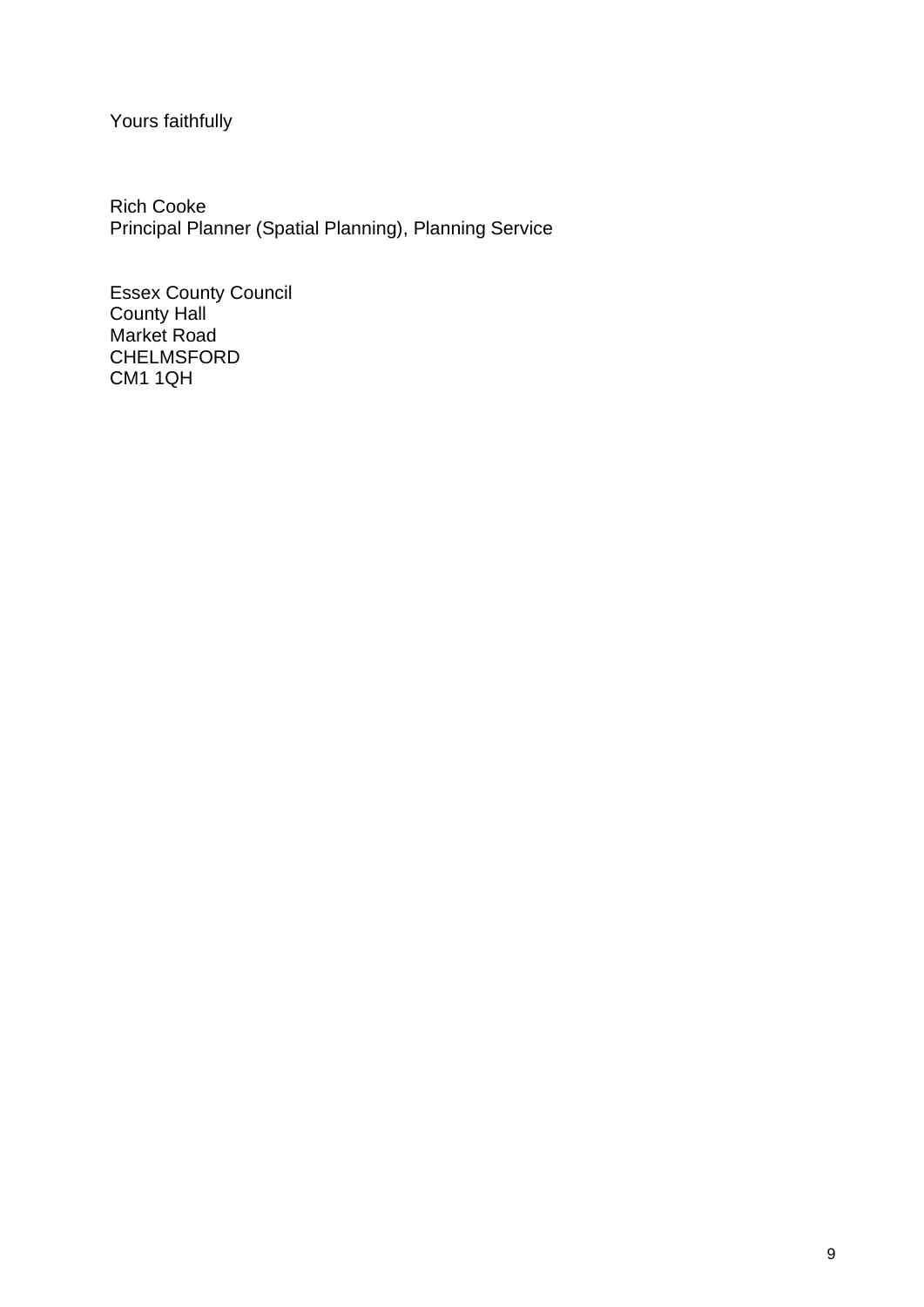# **Appendix 1**

### Section 8.4 of NP – Transport and Movement; also ONP 2020 – 2033 Appendix Projects and Actions August 2021

Essex's bus Strategy - the Bus Service Improvement Plan 2021 – 2026 is a key part of the strategy set by 'Bus Back Better', the Government's national bus strategy published in March 2021. The BSIP sets out the local issues relating to the bus network and how local authorities will tackle them.This Bus Service Improvement Plan covers the following areas:

• The Vision for the Essex Bus Network and why we need an improvement plan: Sections 1 and 2.

- The background to the plan: Section 3.
- How the plan has been produced and how it will be managed: Section 4.
- Data and background on the network, the key operational elements, and statistics: Section 5.
- The impact of COVID-19: Section 6.
- The barriers to growing and improving the network: Section 7.

• What Essex County Council will do, alongside a significant number of partners, including bus operators, to tackle those barriers and deliver improvements:Section 8.

The plan is a substantial document. Essex covers a large area and has a substantial population, with a complex geography and diverse communities. It will be essential for all partners to work together to deliver a better, stronger bus network and reap the environmental, economic and social benefits that will flow from those improvements. A journey by bus may be seen as an investment in the community, in the environment and in the local economy

### Renewable Energy

Suggested policy content / wording:

### **Policy XX: Renewable Energy**

The Neighbourhood Plan wishes to encourage community led renewable energy schemes and will support community-based groups working with local energy users in seeking funding to establish the technical, financial and legal feasibility of appropriate schemes within the neighbourhood area.

Proposals for community owned or led renewable energy schemes (including microhydro, photovoltaic or bio-mass projects) will be supported subject to the following criteria for the proposed development:

- The siting and scale are appropriate to its setting and position in the wider landscape;
- It does not give rise to unacceptable landscape or visual impact, either in isolation or cumulatively with other development;
- It does not create an unacceptable impact on the amenities of local residents;
- It does not have an unacceptable impact on a feature of natural or biodiversity importance

Useful documents and guidance –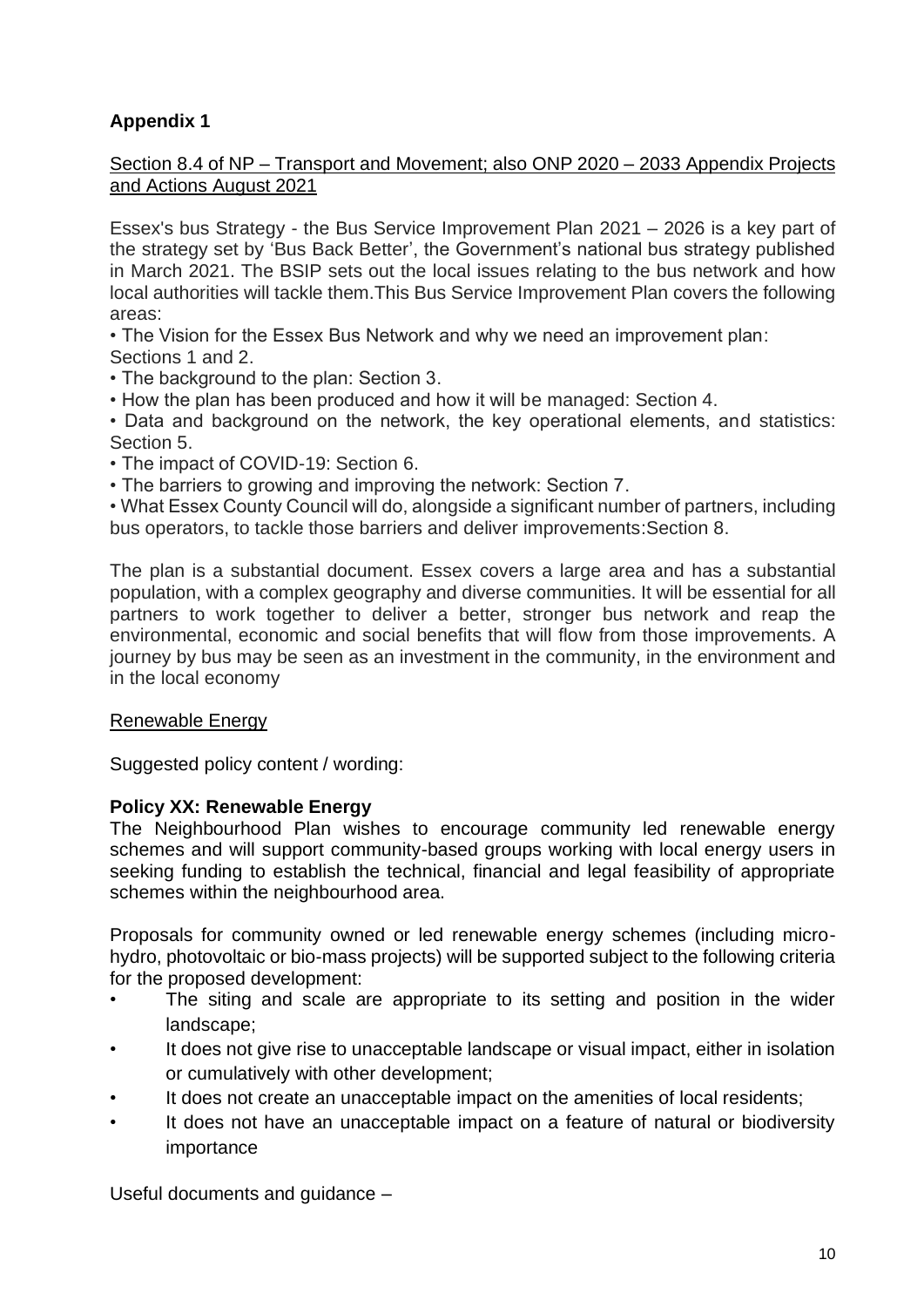- Low Carbon Neighbourhood Planning guidebook updated January 2018 produced by the Centre for Sustainable Energy [https://www.cse.org.uk/downloads/reports](https://www.cse.org.uk/downloads/reports-and-publications/policy/community-energy/energy-advice/planning/renewables/low-carbon-neighbourhood-planning-guidebook.pdf)[and-publications/policy/community-energy/energy](https://www.cse.org.uk/downloads/reports-and-publications/policy/community-energy/energy-advice/planning/renewables/low-carbon-neighbourhood-planning-guidebook.pdf)[advice/planning/renewables/low-carbon-neighbourhood-planning-guidebook.pdf](https://www.cse.org.uk/downloads/reports-and-publications/policy/community-energy/energy-advice/planning/renewables/low-carbon-neighbourhood-planning-guidebook.pdf)
- Planning practice guidance for renewable and low carbon energy Department of communities and Local Government [https://www.gov.uk/government/uploads/system/uploads/attachment\\_data/file/22](https://www.gov.uk/government/uploads/system/uploads/attachment_data/file/225689/Planning_Practice_Guidance_for_Renewable_and_Low_Carbon_Energy.pdf) 5689/Planning Practice Guidance for Renewable and Low Carbon Energy.p [df](https://www.gov.uk/government/uploads/system/uploads/attachment_data/file/225689/Planning_Practice_Guidance_for_Renewable_and_Low_Carbon_Energy.pdf)

### **Surface Water Management and Flood Risk**

ECC in its role as Lead Local Flood Authority (LLFA) provides the following comments that reiterate comments made on the Regulation 14 Plan. The Plan contains limited information about flood risk. The LLFA recommend the inclusion of the following wording in the Plan.

*In order to help manage downstream flood risk, any new development within the Plan area should be directed away from areas of existing flood risk where possible. New development within the plan area must ensure that surface water runoff rates are not increased beyond existing rates.* 

*All development within the plan area should use Sustainable Drainage Systems (SuDS) to manage rainfall runoff from the site. These techniques should encompass the four pillars of SuDS, addressing water quantity, water quality, biodiversity and amenity. In order to achieve these results, the use of above ground SuDS should be promoted. Where possible these features should be multifunctional, not only providing flood risk mitigation but also enhancing green infrastructure within the plan area.*

*All drainage strategies for major development within the plan area should be based on the Essex Sustainable Drainage Design Guide. It is recommended that developers engage in pre-applications discussions with the Lead Local Flood Authority (LLFA) to ensure that any recommendations can be incorporated into site design as early into the planning process as possible. While the LLFA is not currently a statutory consultee on minor applications it is still recommended that the principles of the Essex SuDs Design Guide are implemented on smaller sites to ensure that the cumulative effect of multiple smaller developments does not have a significant increase downstream flood risk.*

*Although not directly linked with the planning process it should be ensured that any new development within the Plan area complies with the Land Drainage Act and an application is made to the LLFA for ordinary water consent before making any changes to existing ordinary watercourses.'*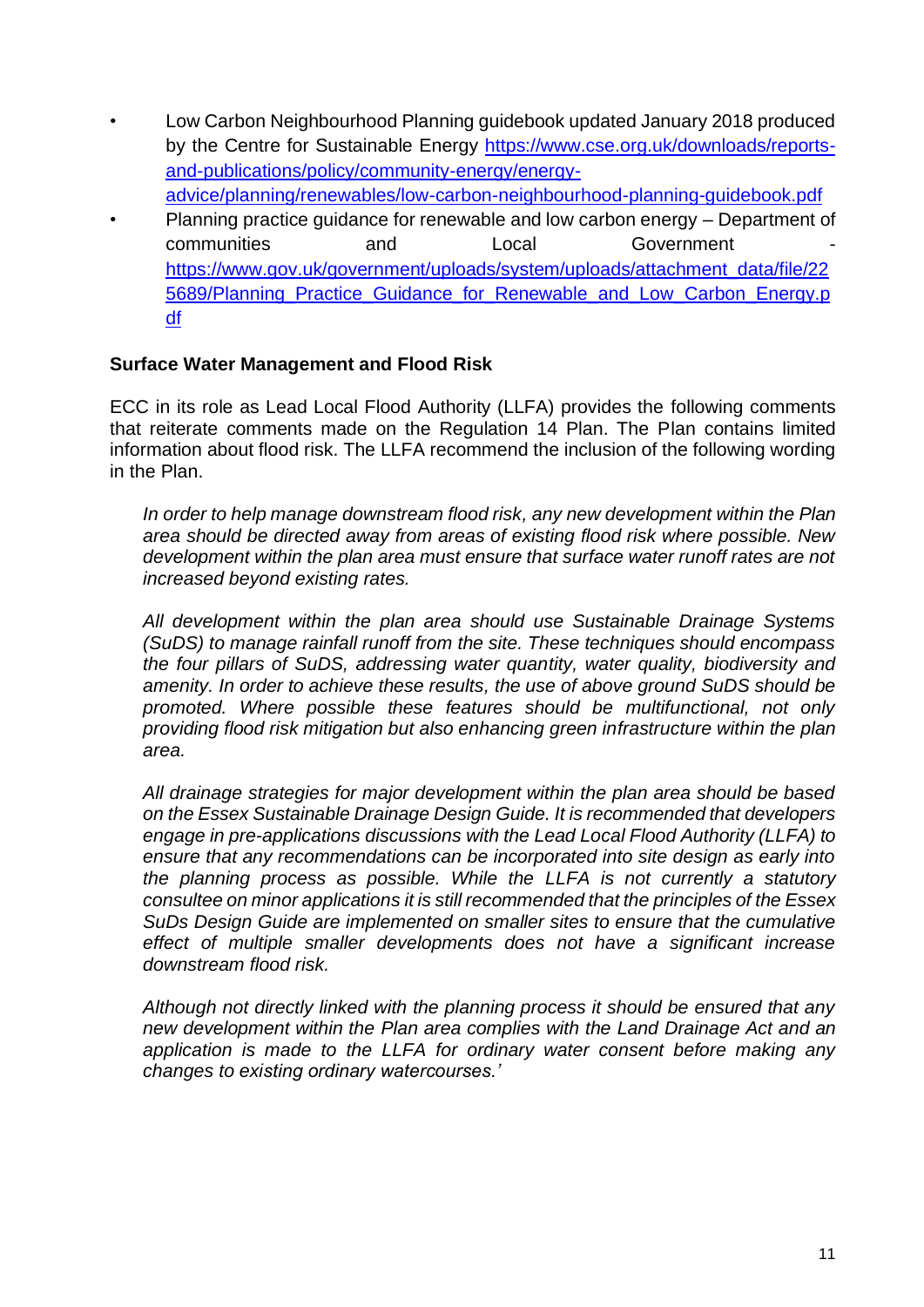### **General Comment included for Information Only**

## **Minerals**

Policy S8 of the MLP defines Mineral Safeguarding Areas (MSA) to ensure that important, finite resources are not needlessly sterilised by non-mineral development. As can be seen from Map 1 below, the plan area pertaining to the Ongar Neighbourhood Plan contains land designated as an MSA for sand and gravel. Where applications of a nature not specifically excluded by Policy S8, and which equate to 5ha or more within an MSA for sand and gravel, are submitted for determination by Epping Forest Council, the MWPA are required to be a consultee. The MWPA will likely object to applications which would result in the unnecessary sterilisation of mineral resources.

## **Waste**

Policy 2 of the WLP seeks to ensure that existing and allocated waste sites and infrastructure are protected from inappropriate neighbouring developments that may prejudice their continuing efficient operation. Policy 2 defines Waste Consultation Areas as extending up to 250m from waste management facilities (extending up to 400m for Water Recycling Centres). There are two waste sites which have associated Waste Consultation Areas which fall within the Neighbourhood Plan area, Lunnon Plant & Waste Services and P H Keen Ltd. Where applications of a nature not specifically excluded by Policy 2 are submitted for determination by Epping Forest District Council, the MWPA are required to be a consultee. The MWPA will likely object to applications unless it is satisfied that the development will not cause operational constraints on the existing waste management facility or there is an overriding justification as set out in Policy 2 of the WLP. It is noted that this site is not within the Neighbourhood Plan area itself, but this issue is raised given references to the site in the Neighbourhood Plan.

Please note that MSAs and WCAs are not intended to be a barrier to all potential future development, rather they seek to ensure that the Minerals and Waste Planning Authority are consulted on non-minerals and non-waste development that could adversely impact on the operation of a safeguarded mineral or waste site, or associated infrastructure. They also ensure that potential future development is not adversely affected by existing or future mineral and waste developments.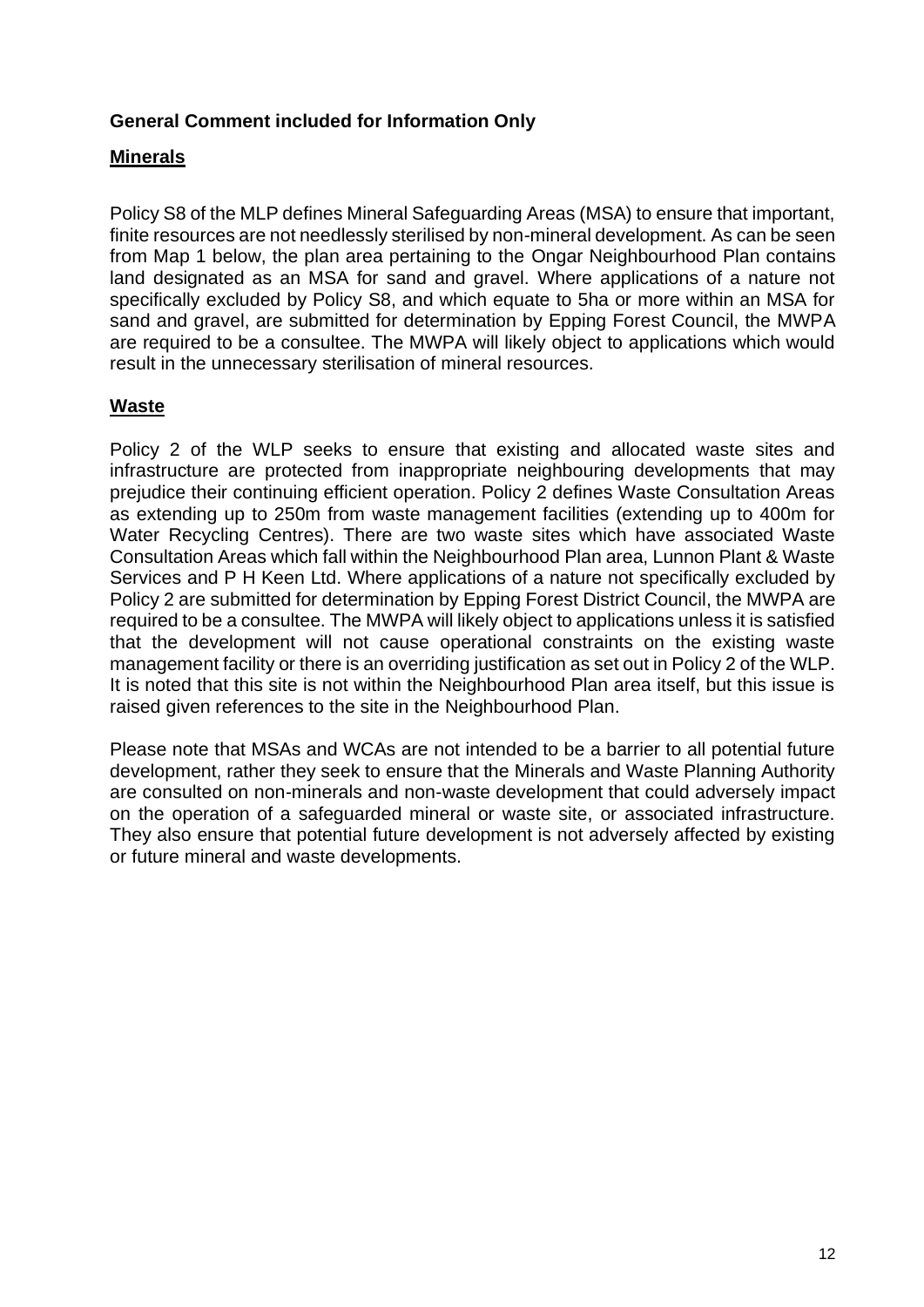### **Appendix 2**

**Map 1 – Mineral Safeguarding and Waste Consultation Area within Ongar**